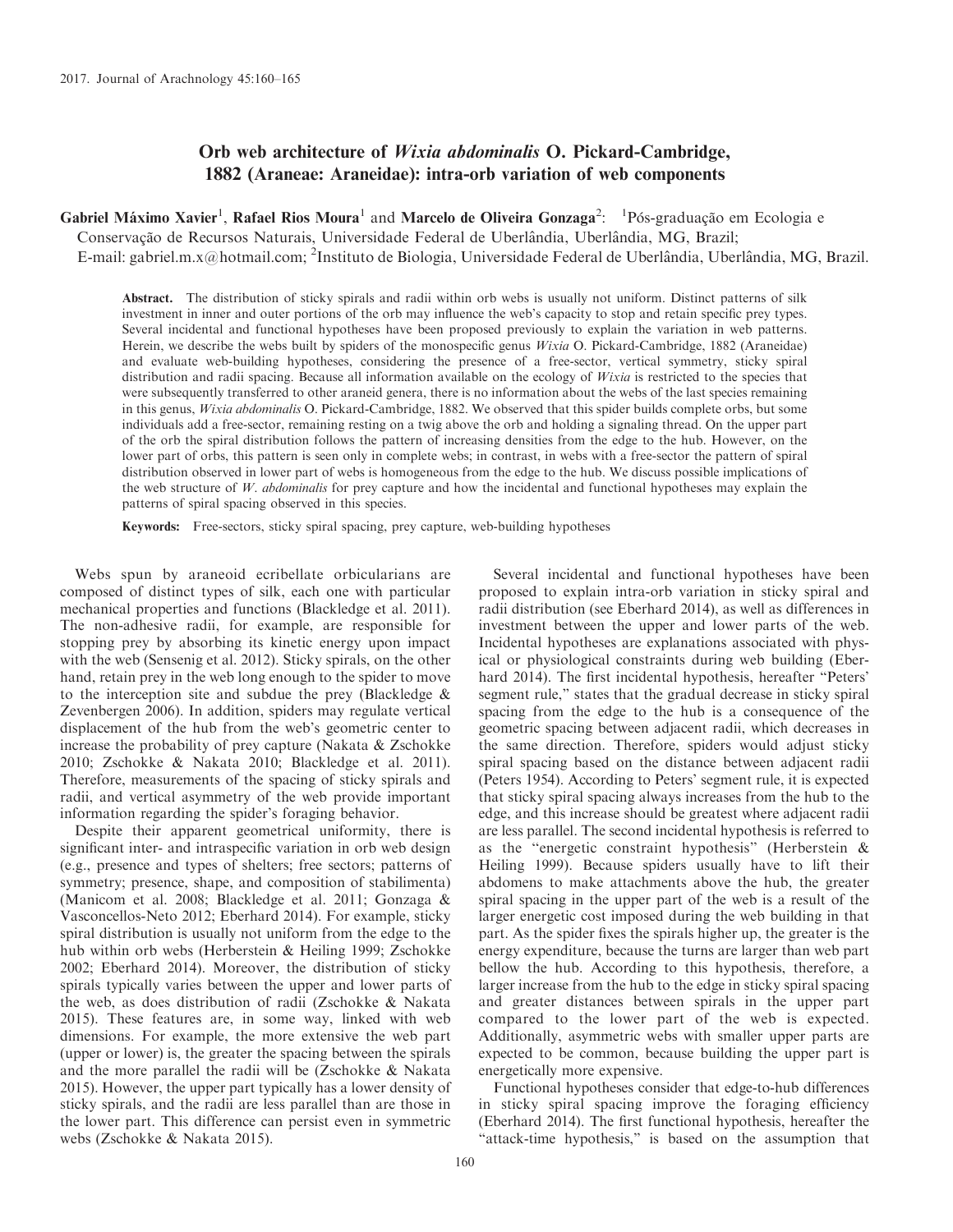spiders would invest more silk in web areas where they are more likely to capture prey successfully (Heiling & Herberstein 1998). Therefore, larger investment in sticky threads near the hub is expected because these locations can be reached faster by spiders. A higher investment in the lower part of the web is also expected because orb-weavers usually rest facing downward and run faster in this direction (Heiling & Herberstein 1998). This hypothesis is supported by the vertical asymmetry of several orb webs, which typically have a longer bottom part (below the hub) than top part (Heiling & Herberstein 1998; Herberstein & Heiling 1999; Zschokke 2002; Hesselberg 2010; Nakata 2012). The "radii-density hypothesis," on the other hand, suggests that spiders invest more silk in sticky spirals in segments with a greater capacity to stop prey. Therefore, the high investment in sticky spirals follows the density of radii (Zschokke 2002). Thus, a higher investment in sticky spirals near the hub and in the web part where radii are more parallel is expected. Finally, there are two additional hypotheses, the "sticky spiral entanglement" (Eberhard 2014) and the "prey tumbling'' hypotheses (de Crespigny et al. 2001). The first is concerned with the idea that larger distances between sticky spirals near the edge may assure a lower chance of contact between adjacent loops because of the disturbance caused by the wind. The latter hypothesis states that smaller spaces between loops at the innermost area above the hub and outermost area below the hub of some spider species' webs could increase capture success when prey tend to escape by tumbling in vertical orb webs.

Tests of these hypotheses are restricted to a few common model species (Eberhard 2014). Therefore, the extension of evaluation to other orb web weavers must provide information on each hypothesis. In this study, we describe the orb web of Wixia abdominalis O. Pickard-Cambridge, 1882, and discuss the implications of web architecture in the scope of the functionality of its components. Stowe (1978) first described the unusual "asterisk" web of a Wixia species. According to him, the webs of W. ectypa (Walckenaer, 1841) presented a simple hub and typically only eight radii. Adhesive spirals were absent and spiders preyed exclusively on pedestrian arthropods. This adaptation to prey-specific capture is often mentioned in the literature on orb webs (Blackledge et al. 2011) and is attributed in general to *Wixia*. However, with the exception of W. *abdominalis*, all 49 species previously included in Wixia have been transferred to other genera, mostly to Ocrepeira Marx, 1883, and also to Acacesia Simon, 1895, Alpaida O. Pickard-Cambridge, 1889, Wagneriana F.O. Pickard-Cambridge, 1904, or considered as nomen dubium (Wixia proxima Mello-Leitão, 1940) (World Spider Catalog 2015). Data available in the literature on  $W$ , abdominalis are restricted to its morphology (Pickard-Cambridge 1882; Levi 1993) and to a few records of distribution in Guyana, Brazil (Pirenópolis, State of Goiás) and Bolivia (Levi 1993). Herein, we present the first record of the web pattern of the sole species remaining in the genus *Wixia*, showing that there is no impressive modification from the conventional orb web structure, such as those described in asterisk webs.

#### METHODS

Webs of W. abdominalis were located in a Eucalyptus plantation in Fazenda Nova Monte Carmelo (18°45'11"S,

47°51′28″W), Estrela do Sul, MG, Brazil. Areas covered by Eucalyptus were interspersed by fragments of Cerrado vegetation, but our surveys were restricted to regions within the monoculture. All webs were located at night during monthly expeditions and photographed after being lightly coated with cornstarch (see Eberhard 1976). Expeditions were conducted from August to December 2014 and surveys were restricted to the period from 19:00 to 0:00. All web measurements were performed from the photographs using the software ImageJ (National Institutes of Health, USA).

Web asymmetry (departure of shape of the web from a circle) and hub asymmetry (displacement of the hub from the web's geometric center) indices were evaluated according to Blackledge and Gillespie (2002). For the first index, positive values indicated vertically elongated webs. For the second index, positive values indicated upwardly eccentric webs. In both indices, values close to zero indicated symmetric webs.

Procedures to evaluate spacing of sticky spirals and radii were established following Eberhard (2014). We calculated the distance ratio between adjacent radii for each part of the webs, upper and lower. This ratio was obtained by dividing the distance between two adjacent radii at the outer edge by that of adjacent radii at the inner edge of the capture zone. We selected three pairs of adjacent radii for each part of the web (three pairs nearest to  $0^{\circ}$  and three pairs nearest to 180 $^{\circ}$ ), and used these to measure distance ratios. Then, we averaged the values for each part of the web. Ratios close to one indicate parallel radii. The distance ratios between adjacent radii in the upper and lower part of the webs were compared using a paired *t*-test.

We measured the distances between all the spiral loops on the most vertical radius for each part of the webs, upper and lower. These distances were standardized by dividing each measurement by the median value of distances on that radius. The standardized measure of distance between spiral loops was plotted against the relative distance to the hub, defined as the fraction of the number of spaces between loops attached to that radius. The value of one was closest to the hub. We conducted a linear regression analysis of standardized spaces between loops of sticky spirals and the relative distance from edge-to-hub. In this regression, we excluded 20% of these standardized spaces in the inner and outer portions of the capture zone and used the 60% in the middle portions. We used this approach, because these innermost and outermost portions have spaces between spiral loops especially smaller or greater in many species, generating non-linear data (Eberhard 2014). We compared the spaces of these portions with the middle portion, using Friedman paired tests and Nemenyi post-hoc tests (see Pereira et al. 2015) by means of the 'PMCMR' R package (Pohlert 2014). We performed data analysis in R software, version 3.3.2 (R Development Core Team 2016).

Previously, we observed that some individuals constructed webs with a free-sector. These spiders remain out of the hub, holding a signal line connected to the hub from a position on a branch of Eucalyptus (Fig. 1D). The presence of free-sectors may imply behavioral changes during prey capture and may impose constraints on other web components. Hence, we evaluated webs with and without free-sectors separately. We performed analyses of covariance (ANCOVA) in order to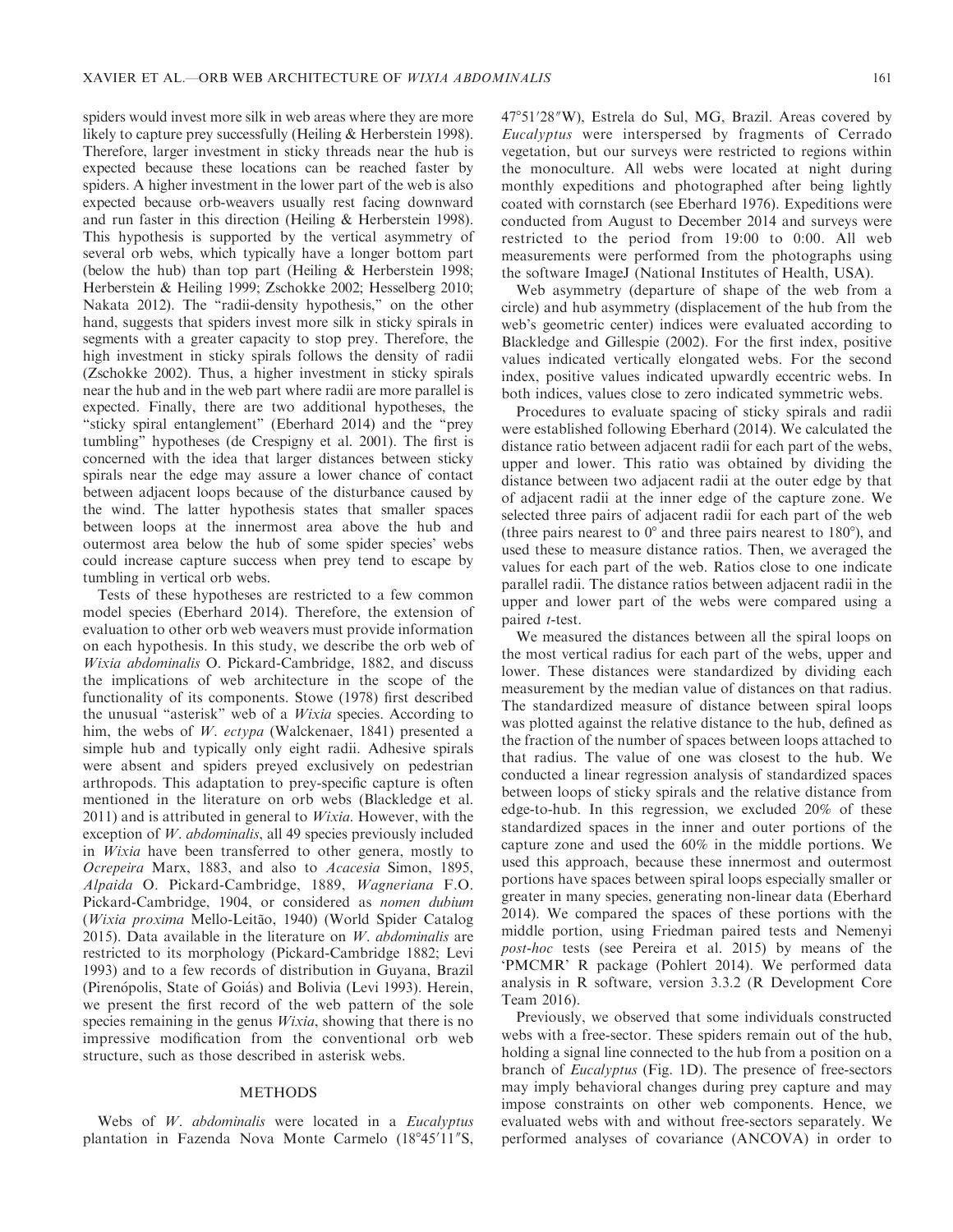

Figure 1.—Wixia abdominalis. (A) Resting position on an Eucalyptus branch. (B) Subadult male capturing a termite. (C) Web without free sector. (D) Web with a free-sector. The arrow indicates the spider position. Scales: A, B: 5mm; C, D: 1cm.

assess if: (1) the linear regressions differ between webs with and without free-sector, (2) the linear regressions differ between upper and lower part of all webs. To use parametric tests, we assessed the assumptions of normality and homoscedasticity by means of graphical analysis of residual distribution.

## RESULTS

Individuals of W. abdominalis are active nocturnally, ingesting their webs at dawn. During the day, the spiders remained motionless in a cryptic position on the branches of Eucalyptus trees (Fig. 1A). In this position, they resembled a piece of broken wood.

We recorded webs of 28 juvenile individuals (all at antepenultimate or penultimate instars, weighing  $0.024 \pm$ 0.007g, mean  $\pm$  se, min. 0.0059g and max. 0.1819g) and two adult females (weighing 0.047 and 0.074g). All webs appear to be more or less vertically oriented (Fig. 1B–D). Some webs spun by juveniles included a free-sector  $(n = 16)$ . The angle of

signal lines in the free sectors deviated slightly from vertical orientation (16.69°  $\pm$  4.02, mean  $\pm$  se). In these webs, spiders remained on a branch located immediately above the orb at night, holding a thread connected to the web hub. In webs without a free-sector ( $n = 14$ ), spiders waited for prey interception at the hub, facing downward. However, the frequency of these behaviors was not quantified herein. Webs with and without free-sectors were analyzed separately, because there was no information on how or whether this variation in orb design would influence other web parameters.

Juvenile individuals built slightly vertically asymmetric webs (web asymmetry index  $= 0.119 \pm 0.03$ ) and webs with hubs were displaced upward (hub asymmetry index =  $0.325 \pm 0.03$ ). The two webs built by adults were more vertically asymmetric (web asymmetry index  $= 0.328$  and 0.273), and their hubs were displaced upward (hub asymmetry index  $= 0.494$  and 0.129).

From the analysis of the webs of immature and adults pooled, the average distance ratio between adjacent radii was 7.15  $\pm$  0.404 in the upper part and 5.96  $\pm$  0.45 in the lower part of the webs  $(n = 29)$ . The upper part had greater ratios than the lower part of the webs (paired *t*-test:  $t = 2.818$ ,  $P =$ 0.009). Therefore, in the upper part, the radii were less parallel and the difference in radii density between inner and outer portions was more pronounced than in the lower part of the webs. Webs with and without free-sectors were not different in distance ratios between adjacent radii in the upper (*t*-test:  $t = -$ 1.569,  $P = 0.128$ ) or lower part of the webs (*t*-test:  $t = -1.753$ , P  $= 0.091$ .

The tendency of increasing sticky spiral spacing from the hub to the edge of the capture zone was confirmed (Tables 1, 2, Fig. 2). However, when only webs with free-sectors were analyzed, a uniform pattern of sticky spiral spacing in the lower part was detected (Table 2, Fig. 2). In the upper part of the webs, the increase of sticky spiral from the hub to the edge was more accentuated in webs with free-sectors than webs without free-sectors (ANCOVA:  $F_{1,835} = 6.882$ ,  $P < 0.01$ ). In the lower part of webs, the increase of sticky spiral spacing from the hub to the edge was more accentuated in webs without than webs with free-sectors (ANCOVA:  $F_{1,360}$  = 7.108,  $P < 0.01$ ). In general, the increase in sticky spiral spacing from the hub to the edge was more accentuated in the upper part than in lower part of the webs (ANCOVA:  $F_{1,119} =$ 30.601,  $P < 0.001$ ), but the 20% outermost distances between sticky spirals in the upper and lower web parts were similar  $(t)$  $= 0.410$ , df  $= 26$ ,  $P = 0.685$ ).

### DISCUSSION

Wixia abdominalis webs were vertically elongated with upwardly displaced hubs. The radii were always less parallel in the upper part and there was increasing sticky spiral spacing from the hub to the edge of the capture zone. The increase was larger in the upper part. However, webs presenting a freesector exhibited uniform spiral spacing. Despite that, we observed a similar enlargement in the 20% outermost spacing in both parts of the webs. These results did not fit well in any single hypothesis proposed to explain differential investment in distinct web segments. Based on our results, more than one hypothesis could be used to explain web architecture of  $W$ . abdominalis.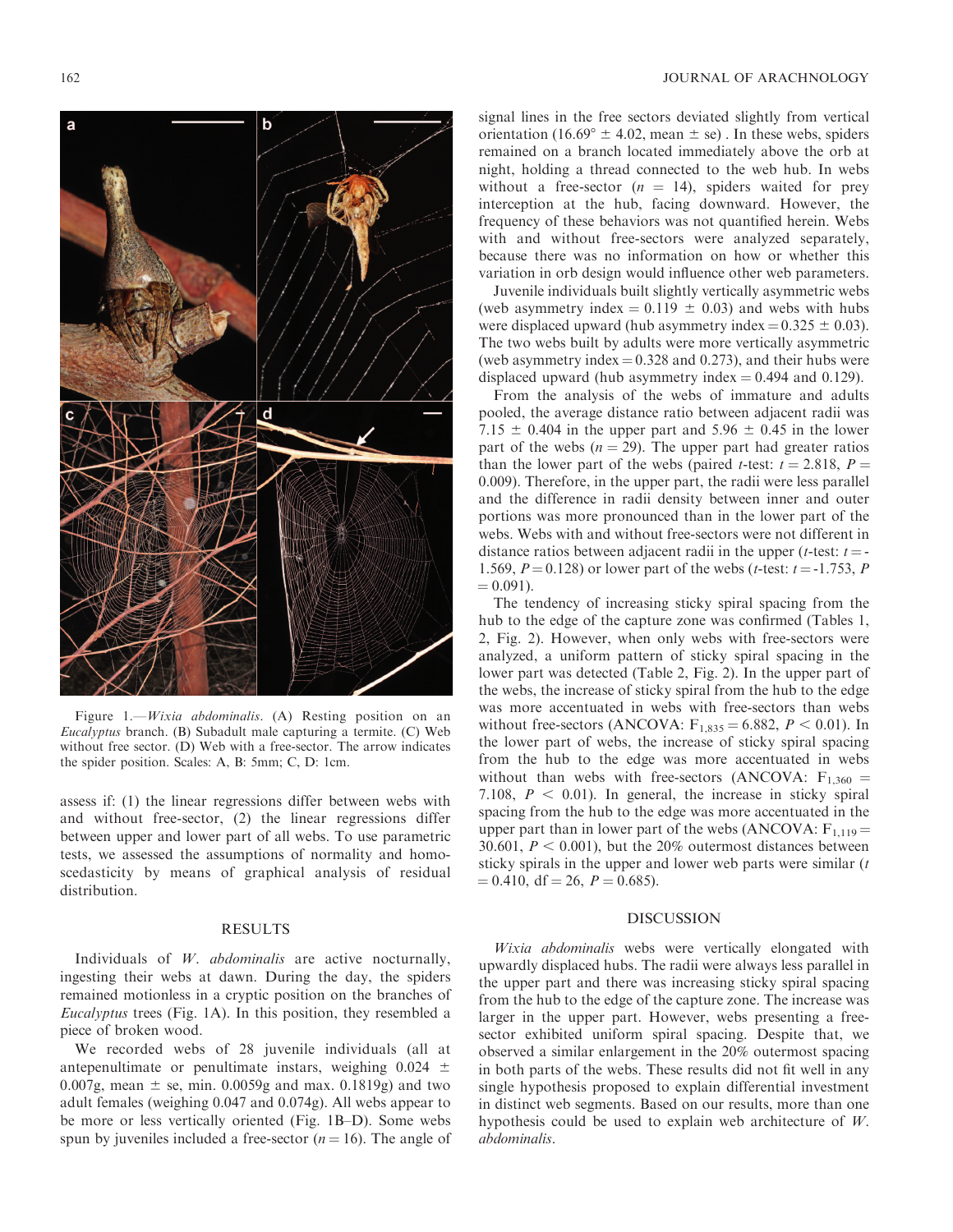|  | ۰,      | ı        |
|--|---------|----------|
|  | ×<br>۰. | . .<br>I |

Table 1.—Analyses of differences in the sticky spiral standardized spaces between the portions of orbs: the outer (0–20% of spirals from the edge to the hub), the middle (20–80%) and the inner (80–100%). We assessed the difference between the means of standardized spaces of each web portion using Friedman paired tests. The letters indicate differences between orb portions in the Nemenyi post-hoc tests with  $P < 0.05$ , and n corresponds to the number of webs.

| Web                 |                  | Means $\pm$ SD    |                   |                    | Friedman test |        |
|---------------------|------------------|-------------------|-------------------|--------------------|---------------|--------|
|                     | $\boldsymbol{n}$ | Outer             | Middle            | Inner              | $\chi^2$      |        |
| Upper               |                  |                   |                   |                    |               |        |
| With free-sector    | 16               | $1.55 \pm 0.70$ a | $1.05 \pm 0.45$ b | $0.85 \pm 0.37$ b  | 22.87         | < 0.05 |
| Without free-sector | 11               | $1.30 \pm 0.66$   | $1.03 \pm 0.32$   | $1.02 \pm 0.55$    | 3.81          | 0.14   |
| All                 | 27               | $1.45 \pm 0.70$ a | $1.04 \pm 0.40$ b | $0.92 \pm 0.46$ b  | 24.22         | < 0.01 |
| Lower               |                  |                   |                   |                    |               |        |
| With free-sector    | 16               | $1.28 \pm 0.70$ a | $1.01 \pm 0.38$ b | $1.15 \pm 0.49$ ab | 7.87          | < 0.05 |
| Without free-sector | 11               | $1.43 \pm 0.71$ a | $1.03 \pm 0.35$ b | $1.03 \pm 0.45$ b  | 13.16         | < 0.01 |
| All                 | 27               | $1.34 \pm 0.71$ a | $1.01 \pm 0.37$ b | $1.11 \pm 0.47$ ab | 18.28         | < 0.01 |
|                     |                  |                   |                   |                    |               |        |

According to Peters' segment rule, we would expect sticky spiral spacing to increase from the hub to the edge. In addition, this increase would be greater for segments adjacent to less parallel radii (at the upper part). However, we observed that the 20% innermost spirals of webs were not less spaced than the 60% spirals of the middle part. Another pattern that contradicts Peters' segment rule is the uniform pattern of sticky spiral spacing in the lower part of the web of W. abdominalis. Similarly, spiral spacing of other species, including Nephila clavipes (Linnaeus, 1767), Metepeira sp. F.O. Pickard-Cambridge, 1903, (Eberhard 2014), Argiope keyserlingi Karsch, 1878, (de Crespigny et al. 2001), and some Cyclosa species Menge, 1866, (Zschokke & Nakata 2015), cannot be explained by this incidental hypothesis.

The ''energetic constraint'' incidental hypothesis, on the other hand, was partially corroborated by the greater increase in sticky spiral spacing from the hub to the edge in the upper part. However, at the higher distances at the outer segment of the upper part this would be expected. Instead, the webs of  $W$ . abdominalis showed similar distances between sticky spirals at outer edges of upper and lower web parts. Despite this contradiction, the asymmetric webs observed in W. abdominalis and in other species (Herberstein & Heiling 1999) suggest some degree of energetic constraint during web building. Indeed, it was found that spiders spent more energy building the upper part of vertical orb webs than the lower part (Coslovsky & Zschokke 2009). However, it is difficult to accept that variation in sticky spirals could be determined solely by energetic constraints during web building, especially

when accounting for the functional value of the uneven distribution of silk (Masters & Moffat 1983).

The greater investment in sticky spirals near the hub and in the lower part of the web is in accordance with the ''attacktime hypothesis" (Heiling & Herberstein 1998). Araneus diadematus Clerck, 1757, for example, presents a similar web pattern, with spirals evenly spaced below the hub and it can indeed run faster downward (ap Rhisiart & Vollrath 1994). However, W. abdominalis has a special condition regarding spider movements during prey capture events. Individuals with a free-sector in their webs remain on the branch located above the orb, holding a signal line, whereas individuals with complete orbs wait at the hub. In the first case, after the detection of movements of an entangled prey, the spider moves first from the resting position at the twig to the hub and then goes to the location of the prey on the web. Therefore, the spider moves for a longer distance to reach the prey. We observed that webs with free-sectors presented a pattern of spacing in the lower part that was more homogeneous than the pattern of the webs without free-sectors. This architecture is not congruous with the scope of ''attack-time hypothesis'', because spiders are investing in retention further away from themselves. It may be a compensatory mechanism for spiders that rest out of web. Thus, it occurs just in lower part because it is the web part where spiders reach faster. This ''compensation hypothesis'' provides a theoretic understanding of the function of the uniform distribution of spirals at the lower part of webs with free-sectors; however, behavioral observations during prey capture events are still needed.

Table 2.—Linear regression analyses of standardized sticky spiral spacing and the relative distance from the edge to the hub in the middle portion of the capture zone (between 0.2 and 0.8).

| Web part            | $R^2$ |        | DF     | Equation              |         |
|---------------------|-------|--------|--------|-----------------------|---------|
| Upper               |       |        |        |                       |         |
| With free sector    | 0.216 | 54.921 | 1, 199 | $y = -1.223x + 1.668$ | < 0.001 |
| Without free sector | 0.167 | 29.383 | 1, 147 | $y = -0.755x + 1.406$ | < 0.001 |
| A11                 | 0.192 | 82.915 | 1, 348 | $y = -0.02x + 1.554$  | < 0.001 |
| Lower               |       |        |        |                       |         |
| With free sector    | 0.010 | 2.864  | 1, 298 | $y = -0.217x + 1.114$ | 0.092   |
| Without free sector | 0.065 | 14.554 | 1.211  | $y = -0.478x + 1.25$  | < 0.001 |
| All                 | 0.025 | 13.149 | 1,511  | $y = -0.33x + 1.174$  | < 0.001 |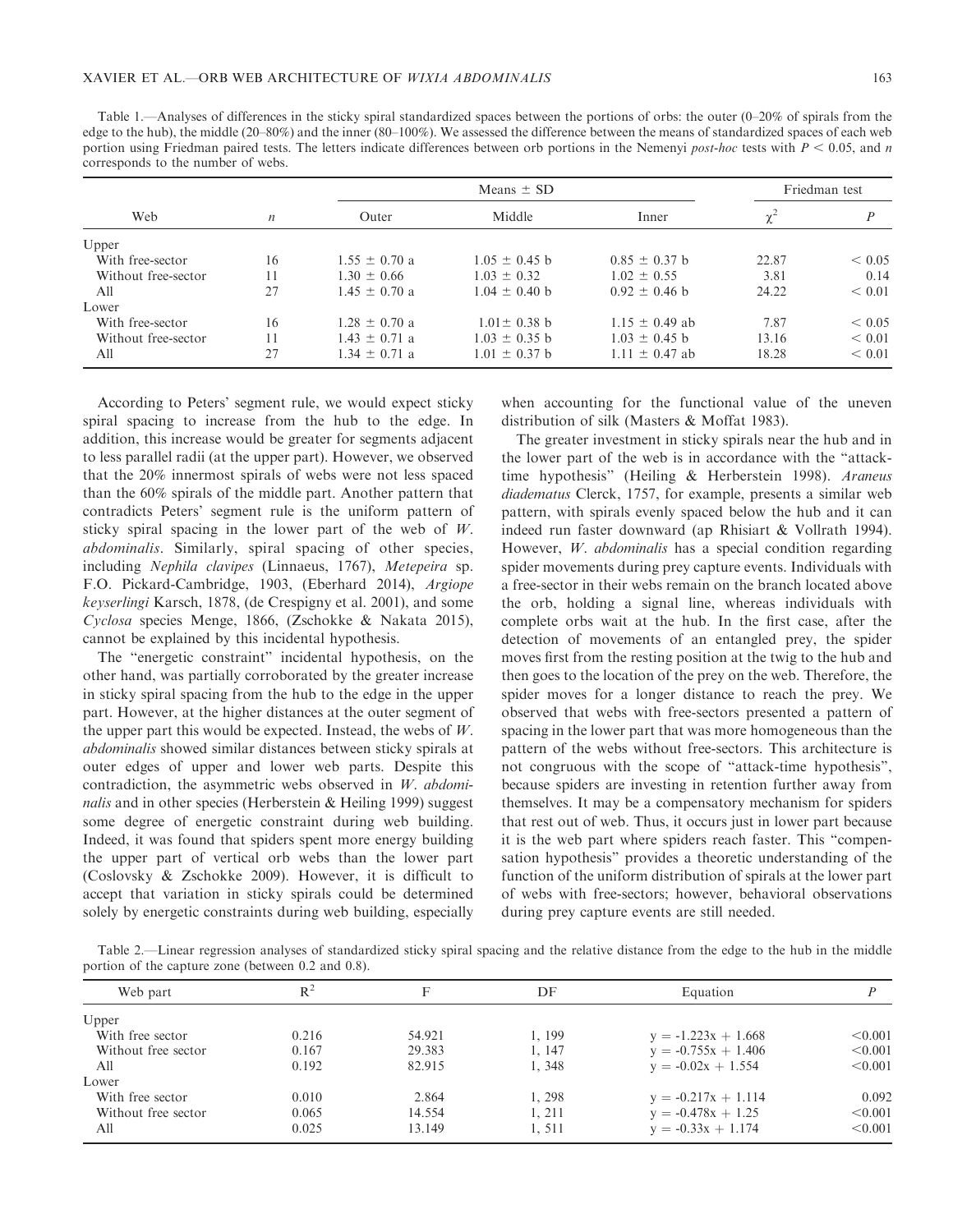

Figure 2.—Edge-to-hub patterns of relative standardized sticky spiral spacing in orb webs of Wixia abdominalis. 'Relative distance to the hub' was calculated following Eberhard (2014) and is defined as the ratio between the 'number of sticky loops between the site in the orb and the outer edge of the capture zone' and 'total number of sticky spiral loops from the outer edge to the hub'. The value 1 is the closest to the hub.

The ''radii-density hypothesis'' was also corroborated by our data, because there was a higher increase in sticky spiral spacing from the hub to the edge in the upper part of the webs, where radii were less parallel. However, according to this hypothesis, we would expect heterogeneity in the pattern of spiral distribution in the lower part of the webs with freesectors. Similarly, the spiral spacing of other species is also not in complete accordance with this hypothesis, for example, Nephila clavipes and Metepeira sp., have a higher density of spirals at the edge of their orbs and adopt other strategies to increase the absorption of their prey's kinetic energy, such as the maintenance of auxiliary spirals and division of radii, increasing radii density toward the middle and outer edges of the web (Eberhard 2014). However, these auxiliary structures to absorb kinetic energy are absent in webs of  $W$ . abdominalis.

Therefore, the uniform pattern of spiral distribution in the lower part of the webs with a free-sector may be a result of an interaction between absorbing kinetic energy (Zschokke 2002) and compensating for the longer distance to the interception site (Heiling & Herberstein 1998).

The ''sticky spiral entanglement'' hypothesis is contradicted by the observation that spiral spacing was not significantly greater at the edge above the hub than at the edge below the hub. Some spiders may use alternative strategies to reduce web damage from the wind, softening the constraints imposed on its web architecture, such as the reduction of sagging of threads making them stiffer under windy conditions (Vollrath et al. 1997) and changing orb web orientation according to wind direction (Hieber 1984). The "prey tumbling" hypothesis also was not supported by our data, because there was an